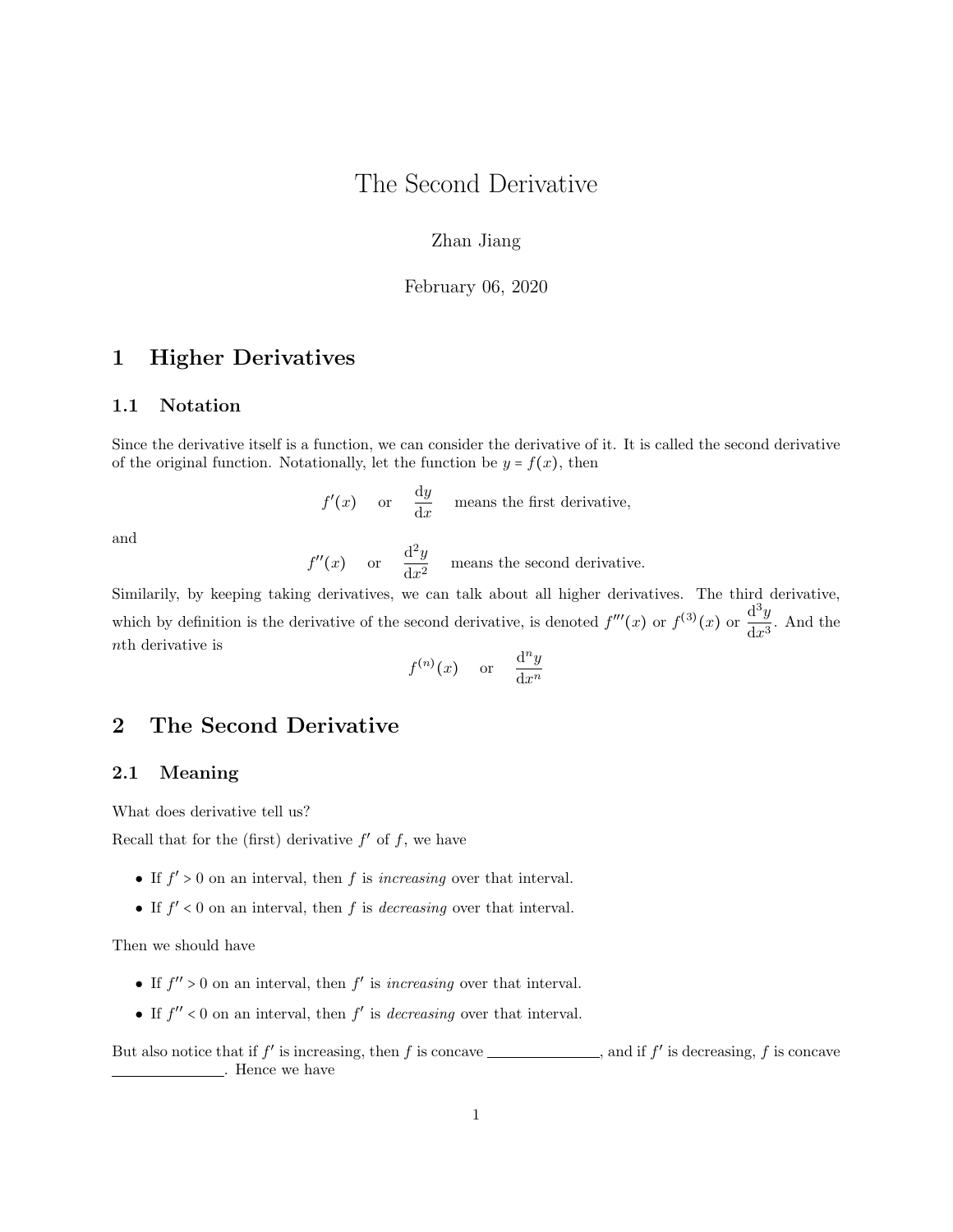- If f ′′ > 0 on an interval, then f is over that interval.
- If f ′′ < 0 on an interval, then f is over that interval.



Conversely, we have

- If f is concave up and f ′′ exists on an interval, then f ′′ 0 there.
- If f is concave down and f ′′ exists on an interval, then f ′′ 0 there.



## 2.2 Velocity and Acceleration

If  $y = s(t)$  is the position function of an object at time t, then

• Velocity: 
$$
v(t) = \frac{dy}{dt} = s'(t)
$$
.

• Acceleration: 
$$
a(t) = \frac{d^2y}{dt^2} = s''(t) = v'(t)
$$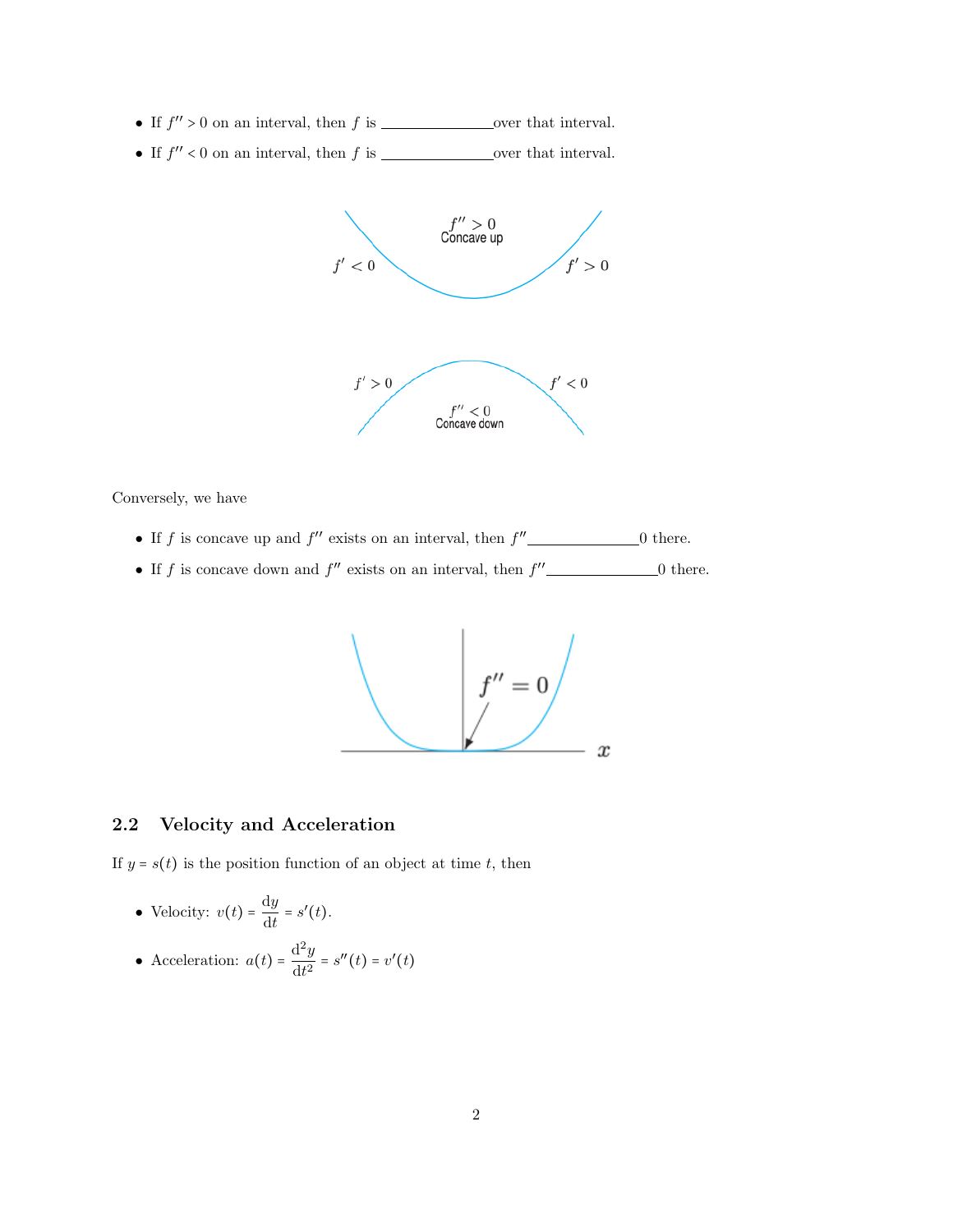# 3 Questions

1. Give the sign of the first and secod derivatives for the function below.



2. The table gives the number of passenger cars  $C = f(t)$  in millions, in the US in the year t.

| 1975   1980   1985   1990   1995   2000   2005              |  |  |  |
|-------------------------------------------------------------|--|--|--|
| $C$   106.7   121.6   127.9   133.7   128.4   133.6   136.6 |  |  |  |

- (a) Do  $f'(t)$  and  $f''(t)$  appear to be positive or negative during the period 1975-1990?
- (b) Do  $f'(t)$  and  $f''(t)$  appear to be positive or negative during the period 1990-2000?
- $(c)$  Estimate  $f'(2005)$ . Using units, interpret your answer in terms of passenger cars.

- 3. Let  $P(t)$  represent the price of a share of stock of a corporation at time t. What does each of the following statements tell us about the signs of the first and second derivatives of  $P(t)$ ?
	- 1. "The price of the stock is rising faster and faster."
	- 2. "The price of the stock is close to bottoming out."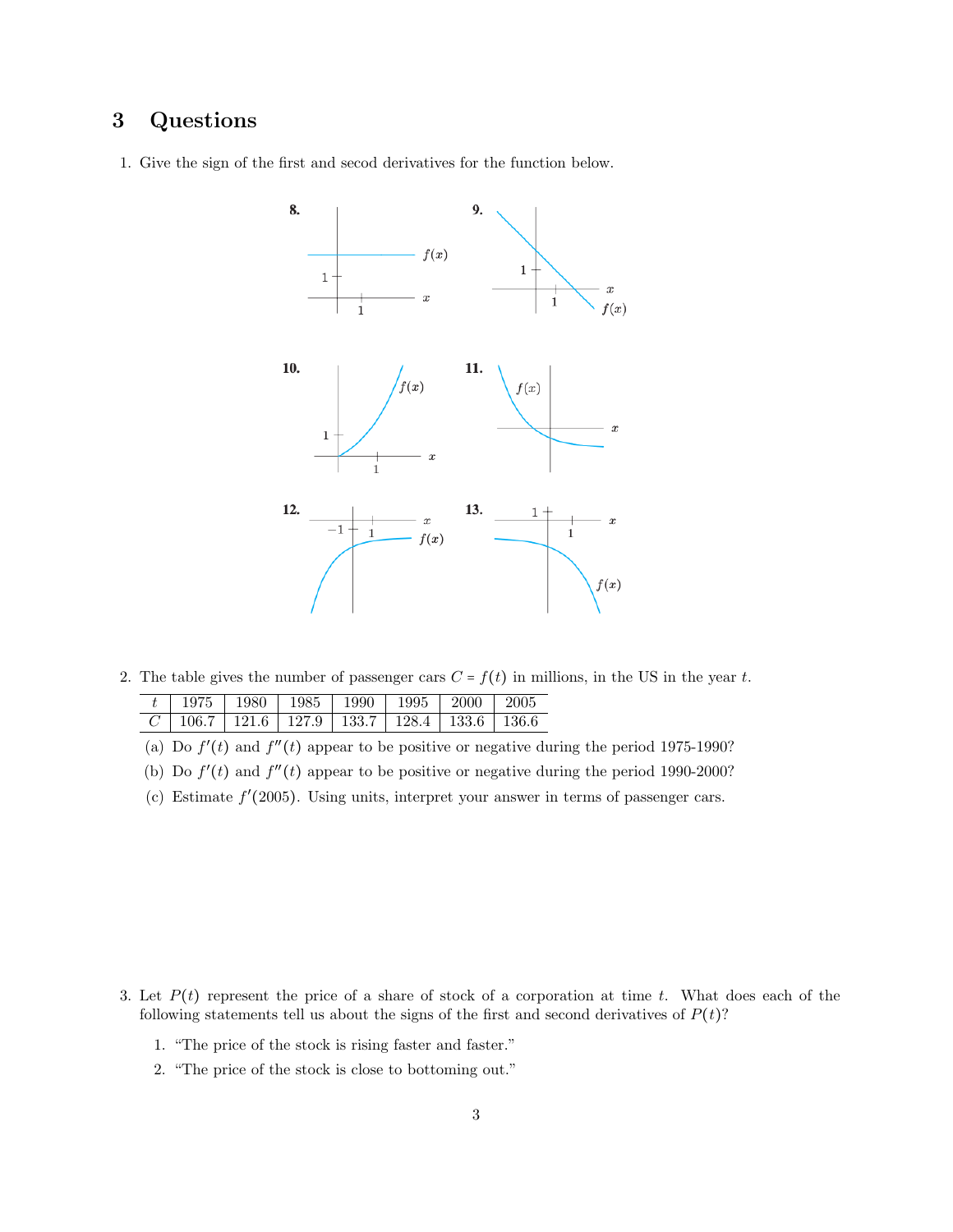4. The position  $f(t)$  of a particle at time t is graphed below.



At which of the marked values of  $t$  can the following statements be true?

- 1. The position is positive.
- 2. The velocity is positive.
- 3. The acceleration is positive.
- 4. The position is decreasing.
- 5. The velocity is decreasing.

- 5. Sketch a *continuous* function  $f$  that has all the indicated properties.
	- $f'(x) > 0$  for  $-2 < x < 2$ .
	- $f'(x) < 0$  for  $-6 < x < -2$  and  $2 < x < 6$ .
	- $f''(x) > 0$  for  $-3 < x < 0$  and  $3 < x < 6$ .
	- $f''(x) < 0$  for  $-6 < x < -3$  and  $0 < x < 3$ .
	- $\lim_{x \to -\infty} f(x) = 2$  and  $\lim_{x \to \infty} f(x) = 3$ .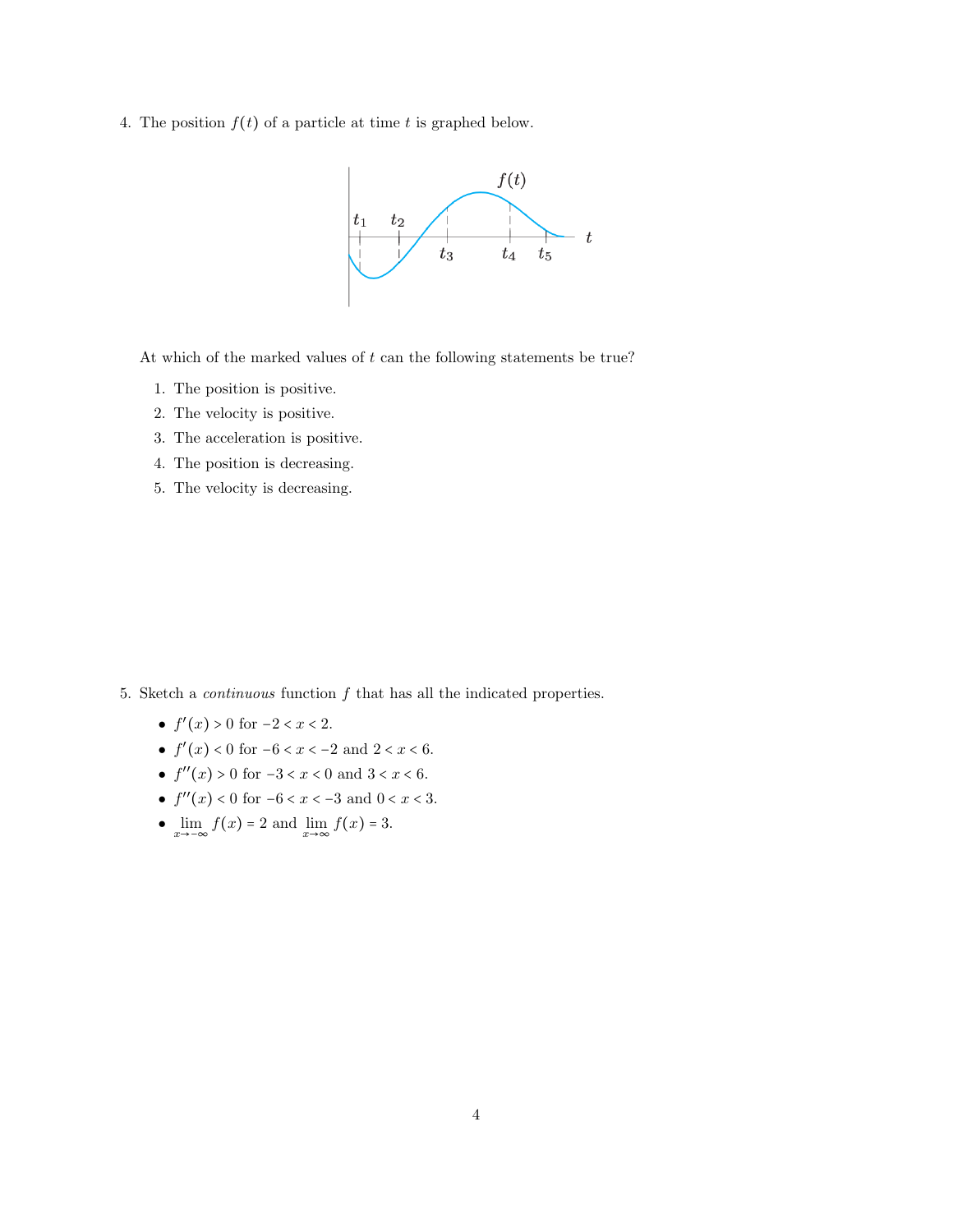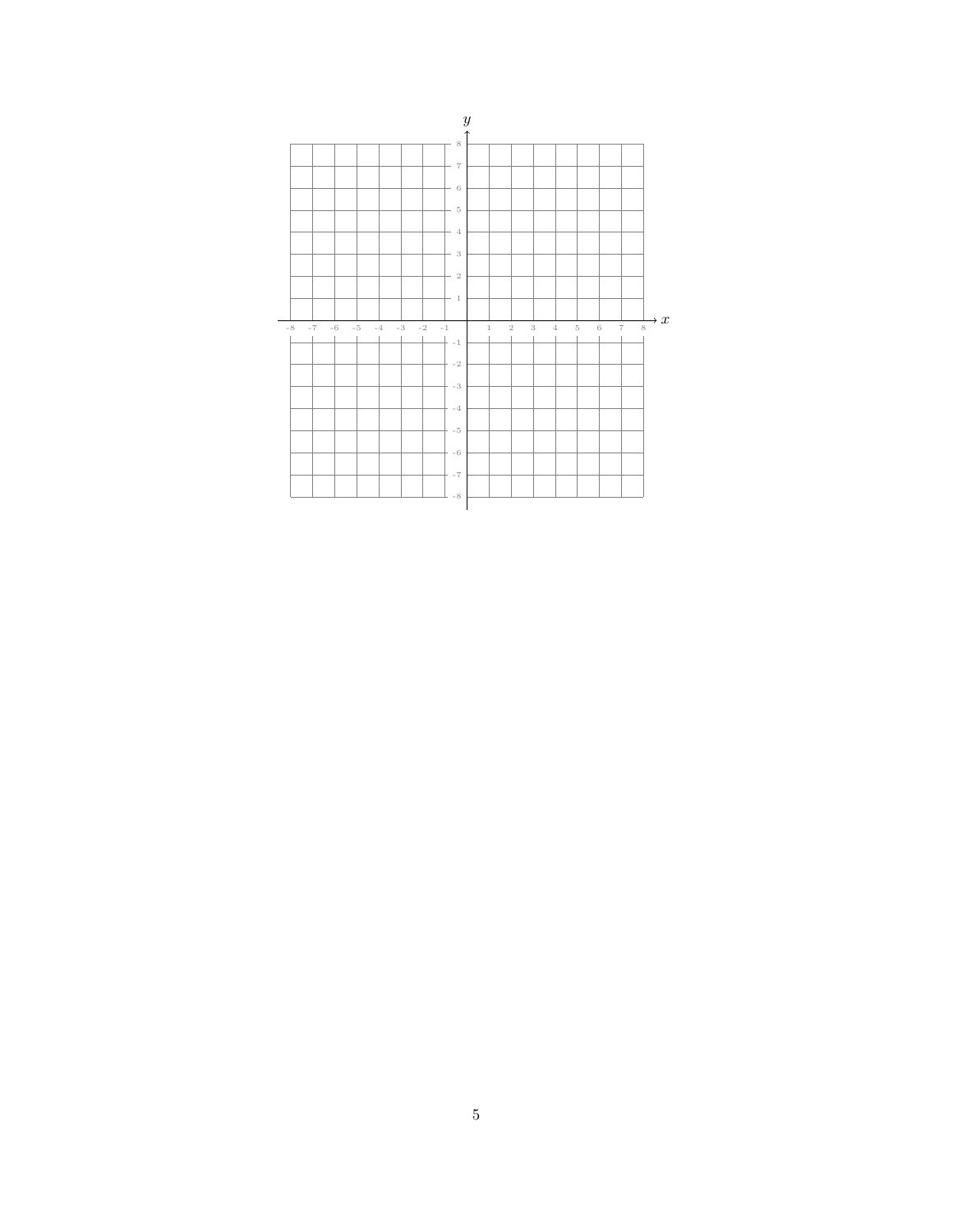10. [5 points] Shown on the axes below are the graphs of  $y = f(x)$ ,  $y = f'(x)$ , and  $y = f''(x)$ .



Determine which graph is which and circle the ONE correct response below.

- $f(x)$ : I,  $f'(x)$ : II, and  $f''(x)$ : III
- $f(x)$ : I,  $f'(x)$ : III, and  $f''(x)$ : II
- $f(x)$ : II,  $f'(x)$ : I, and  $f''(x)$ : III
- $f(x)$ : II,  $f'(x)$ : III, and  $f''(x)$ : I
- $f(x)$ : III,  $f'(x)$ : I, and  $f''(x)$ : II
- $f(x)$ : III,  $f'(x)$ : II, and  $f''(x)$ : I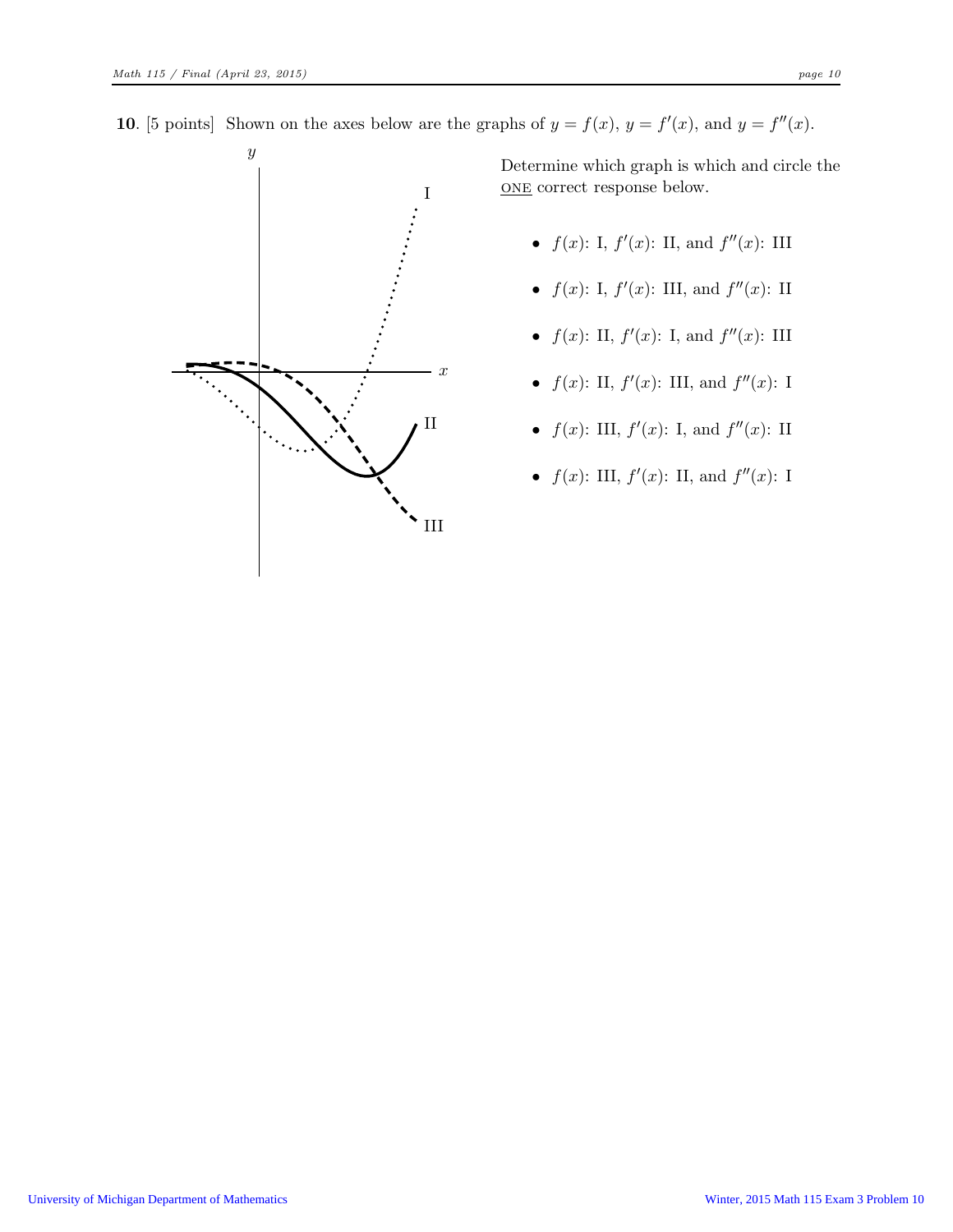**10.** [10 points] The graph of  $f'(x)$ , the **derivative** of a function  $f(x)$ , is shown below.

![](_page_6_Figure_2.jpeg)

For each of the following questions, circle ALL correct answers. You do not need to show work for this problem.

a. [2 points] On which of the following intervals is  $f(x)$  increasing?

 $0 < x < 2$   $2 < x < 4$   $4 < x < 6$   $6 < x < 8$   $8 < x < 10$   $10 < x < 12$ 

**b.** [2 points] On which of the following intervals is  $f(x)$  concave down?

$$
0 < x < 2 \qquad 2 < x < 4 \qquad 4 < x < 6 \qquad 6 < x < 8 \qquad 8 < x < 10 \qquad 10 < x < 12
$$

c. [2 points] On which of the following intervals is  $f(x)$  linear?

$$
0 < x < 2 \qquad 2 < x < 4 \qquad 4 < x < 6 \qquad 6 < x < 8 \qquad 8 < x < 10 \qquad 10 < x < 12
$$

**d**. [2 points] On which of the following intervals is  $f''(x)$  increasing?

 $0 < x < 2$   $2 < x < 4$   $4 < x < 6$   $6 < x < 8$   $8 < x < 10$   $10 < x < 12$ 

e. [2 points] Suppose  $f(0) = -4$ . Which of the following statements could be true?

$$
f(6) < -4 \qquad f(6) = -4 \qquad f(6) > -4
$$